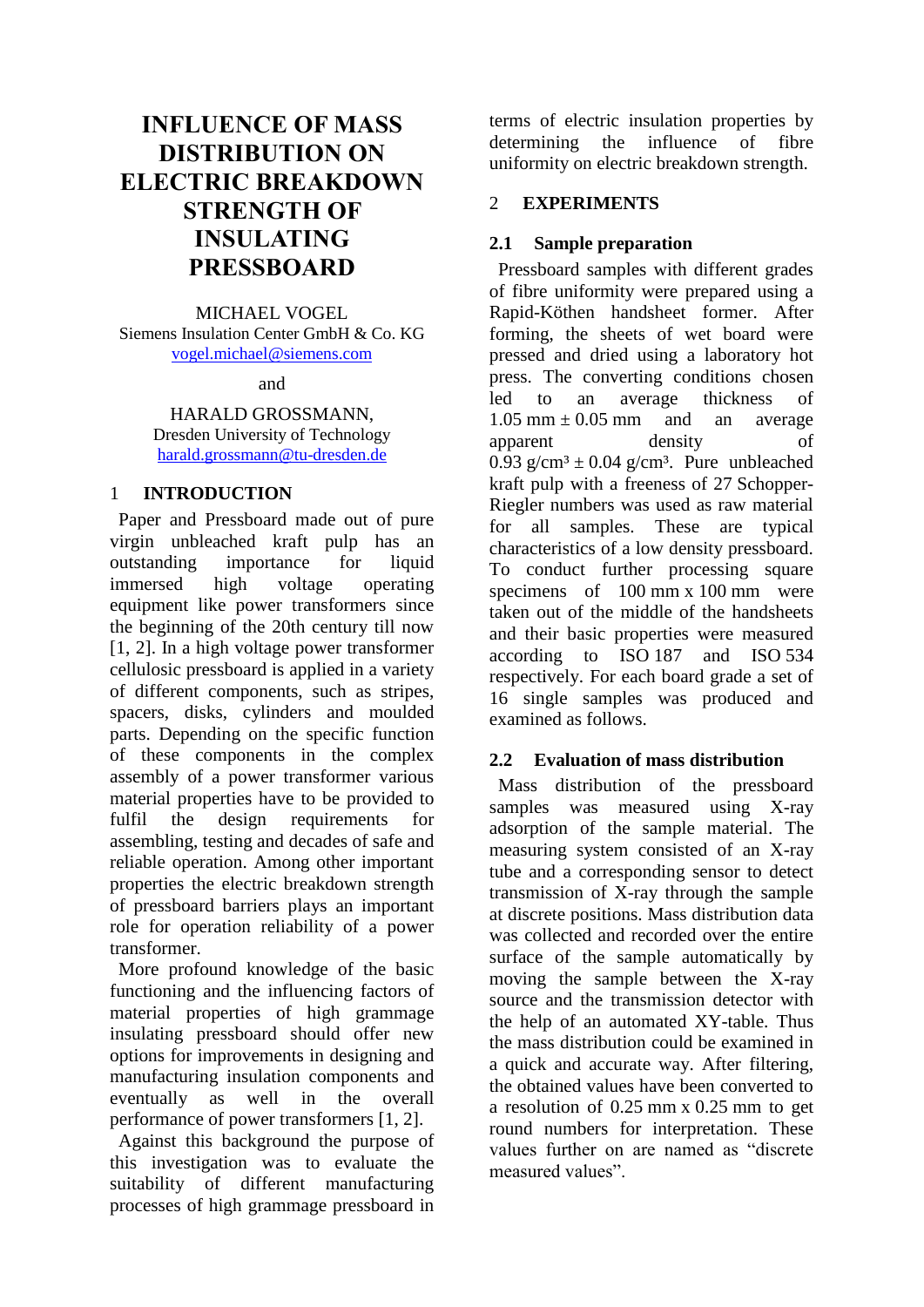#### **2.3 Electric breakdown strength**

The short-time breakdown strength (AC) according to IEC 60243-1 was measured on the vacuum dried and mineral oil (Nynas Nytro 4000x) impregnated samples to evaluate the electric strength of the produced samples. The test setup was equipped with unequal electrodes with diameters of 75 mm and 25 mm respectively. The samples were positioned centrically between the electrodes. Figure 1 show the test setup according to IEC 60243-1.



Figure 1. Used test setup for determination of electric break down strength [3]

Breakdown strength and water content of the mineral oil used were measured before and after the trials to make sure that the test conditions complied with the standard.

## 3 **RESULTS**

#### **3.1 Mass distribution**

The radiometric analysis provides a qualitative impression of the fibre uniformity of high grammage boards, similar to an optical inspection of a thin paper via light transmitting, as well as the corresponding data for a statistical evaluation.

Figure 2 shows representative examples of the 2D-charts obtained for the 5 different board grades produced. The colour code for deviation around the mean value of grammage of the individual samples in figure 2 has been chosen identical for all grades.



**Figure 2 (a–f).** 2D-Visualisation of fibre uniformity of pressboard grades (a)–(e) over the entire samples area of 100 mm x 100 mm. The used colour code for all samples is shown in chart (f).

Hence, the uniformity of the different board grades can directly be compared.

For a statistical evaluation of the different board grades the relative standard deviation (RSD) of fibre mass distribution of the samples was examined as well. Figure 3 shows the RSD of grammage distribution, in which different integration areas were chosen. The error indicators in figure 3 show the range of the RSD values determined for each test series with 16 individual samples.

As it could be expected, figure 3 shows that the RSD of mass distribution decreases with increasing integration area. What can also be observed is that the gradient of change of RSD of mass distribution over the different board grades depends on the integration area considered, if the same total area of the entire samples is examined.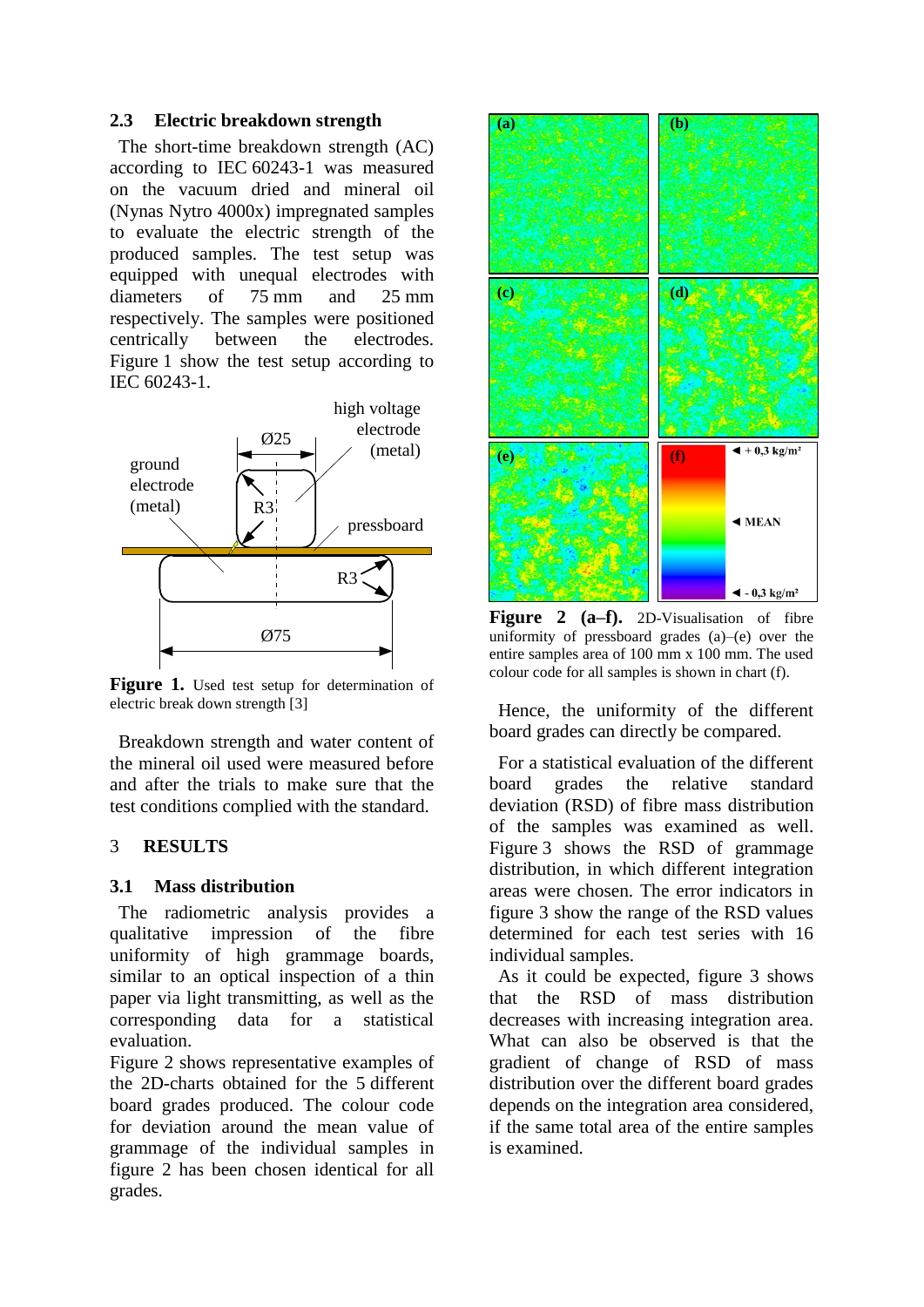

**Figure 3.** Relative standard deviation of fibre mass distribution (grammage) of pressboard grades (a)–(e). The ■ values in the legend give the square edge length of the considered integration area.

Whereas the relative change from grade a to grade e is about 60 %  $(4.7 % to 7.7 %)$ when considering the RSD of the discrete measured values, the same relative change can be evaluated with 340 % (0.9 % to 4.2 %) when the RSD of discrete squares of an edge length of 10.0 mm is considered. The comparison of these two evaluations has to be seen under the fact that the different values are representing the same specificity of fibre uniformity in the samples, as visualised in figure 2. The intention of the preceding approach was to figure out, which of the evaluation criteria was the most appropriate one for characterizing the influence on the properties of the pressboard, such as electric or mechanical strength.

#### **3.2 Electric breakdown strength**

The test results for the electric breakdown strength are given in figure 4. Unexpectedly no significant difference between the different pressboard grades could be observed in the tests made. Although a considerable number of individual samples had been examined for

each grade, the deviation between test results gave no indication for any influence of fibre uniformity on the electric strength values measured.

#### 4 **Conclusion**

It is well known from a lot of references, from deduced coherent theories and also stated in international standards derived from those, that the average apparent density and the nominal thickness are the main influencing parameters for the achievable electric strength of insulating pressboard made out of pure unbleached kraft pulp [4, 5].

Due to the fact, that the local thickness of the prepared boards varied far less than the fiber mass distribution, the specific distribution in fiber mass within the selective produced samples led to a corresponding local distribution of apparent density. Hence, a reduction in electric strength with decreasing uniformity of the local apparent density could be expected.